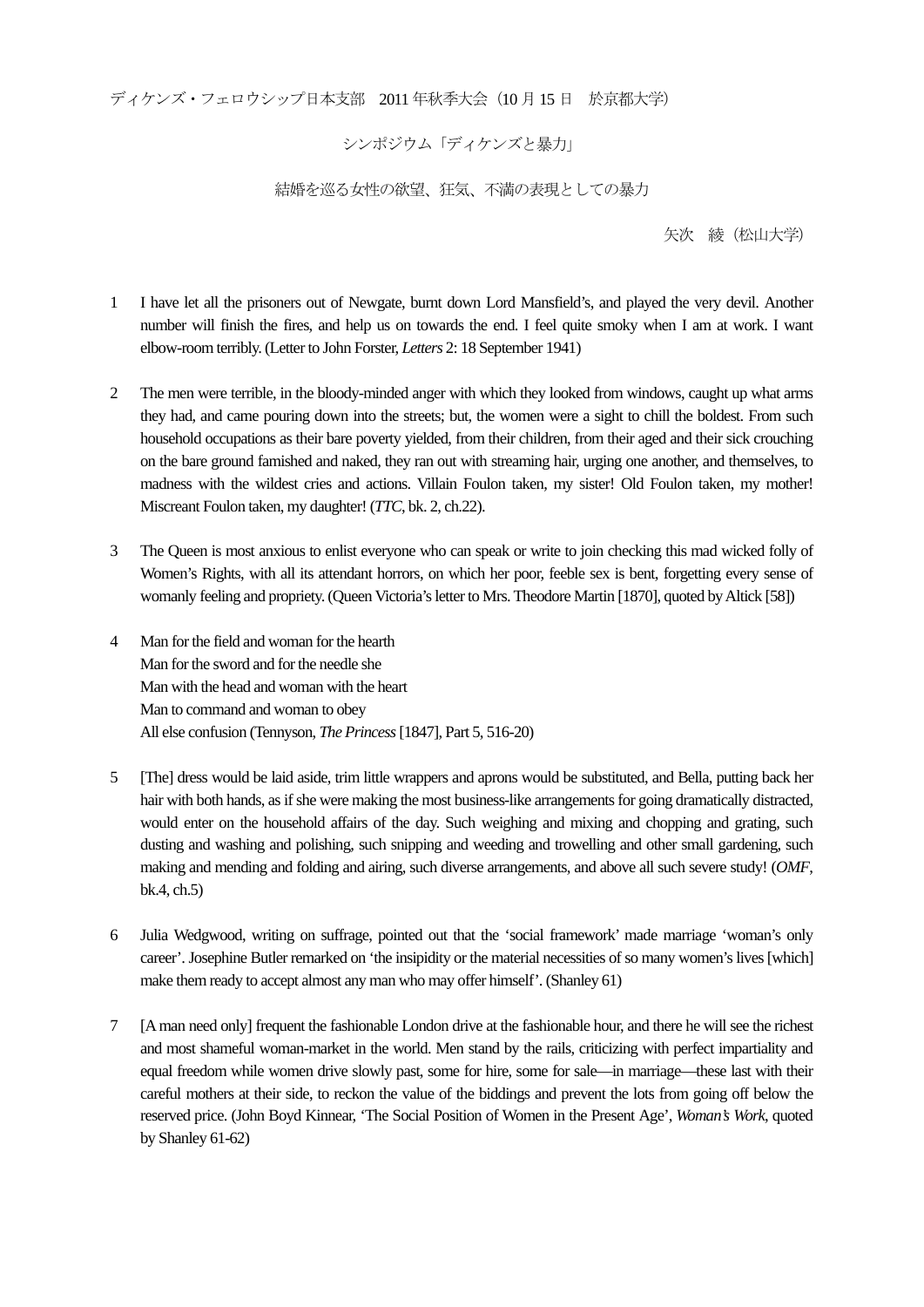8 There is no slave in a market: there is no horse in a fair: so shown and offered and examined and paraded, mother, as I have been, for ten shameful years … . Is it not so? Have I been made the bye-word of all kinds of men? Have fools, have profligates, have boys, have dotards, dangled after me, and one by one rejected me, and fallen off, because you were too plain with all your cunning: yes, and too true, with all those false pretences: until we have almost come to be notorious? The licence of look and touch … have I submitted to it, in half the places of resort upon the map of England. Have I been hawked and vended here and there until the last grain of self-respect is dead within me, and I loathe myself? Has this been my late



childhood? I had none before. Do not tell me that I had, to-night, of all nights in my life! (*DS*, ch.27)

- 9 My father, Pip, he were given to drink, and when he were overtook with drink, he hammered away at my mother, most onmerciful. It were a'most the only hammering he did, indeed, 'xcepting at myself. And he hammered at me with a wigour only to be equalled by the wigour with which he didn't hammer at his anwil. ... Consequence, my mother and me we ran away from my father, several times; and then my mother she'd go out to work, and she'd say, 'Joe', she'd say, 'now, please God, you shall have some schooling, child', and she'd put me to school. But my father were that good in his hart that he couldn't abear to be without us. So, he'd come with a most tremenjous crowd and make such a row at the doors of the houses where we was, that they used to be obligated to have no more to do with us and to give us up to him. And then he took us home and hammered us. (*GE*, ch.7)
- 10 She dreamed of seeking her father in wildernesses, … of being charged with something that would release him from extraordinary suffering—she knew not what, or why—yet never being able to attain the goal and set him free. Then she saw him dead, … and knew that he had never loved her to the last, and fell upon his cold breast, passionately weeping. Then a prospect opened, and a river flowed, and a plaintive voice she knew, cried, 'It is running on, Floy! It has never stopped! You are moving with it!' And she saw him at a distance stretching out his arms towards her, while a figure such as Walter's used to be, stood near him, awfully serene and still. (*DS*, ch.35)
- 11 I cried very much, not only in the fullness of my heart after reading the letter, not only in the strangeness of the prospect … but as if something for which there was no name or distinct idea were indefinitely lost to me. I was very happy, very thankful, very hopeful; but I cried very much. … Then I went on to think, as I dressed my hair before the glass, how often had I considered within myself that the deep traces of my illness and the circumstances of my birth were only new reasons why I should be busy, busy, busy—useful, amiable, serviceable, in all honest, unpretending ways. (*BH*, ch.44)
- 12 [Miss Barbary] added this, 'Submission, self-denial, diligent work, are the preparations for a life begun with such a shadow on it....'.

 … I repeated to the doll the story of my birthday and confided to her that I would try as hard as ever I could to repair the fault I had been born with (of which I confessedly felt guilty and yet innocent) and would strive as I grew up to be industrious, contented, and kind-hearted and to do some good to some one, and win some love to myself if I could. …'. (*BH*, ch.3)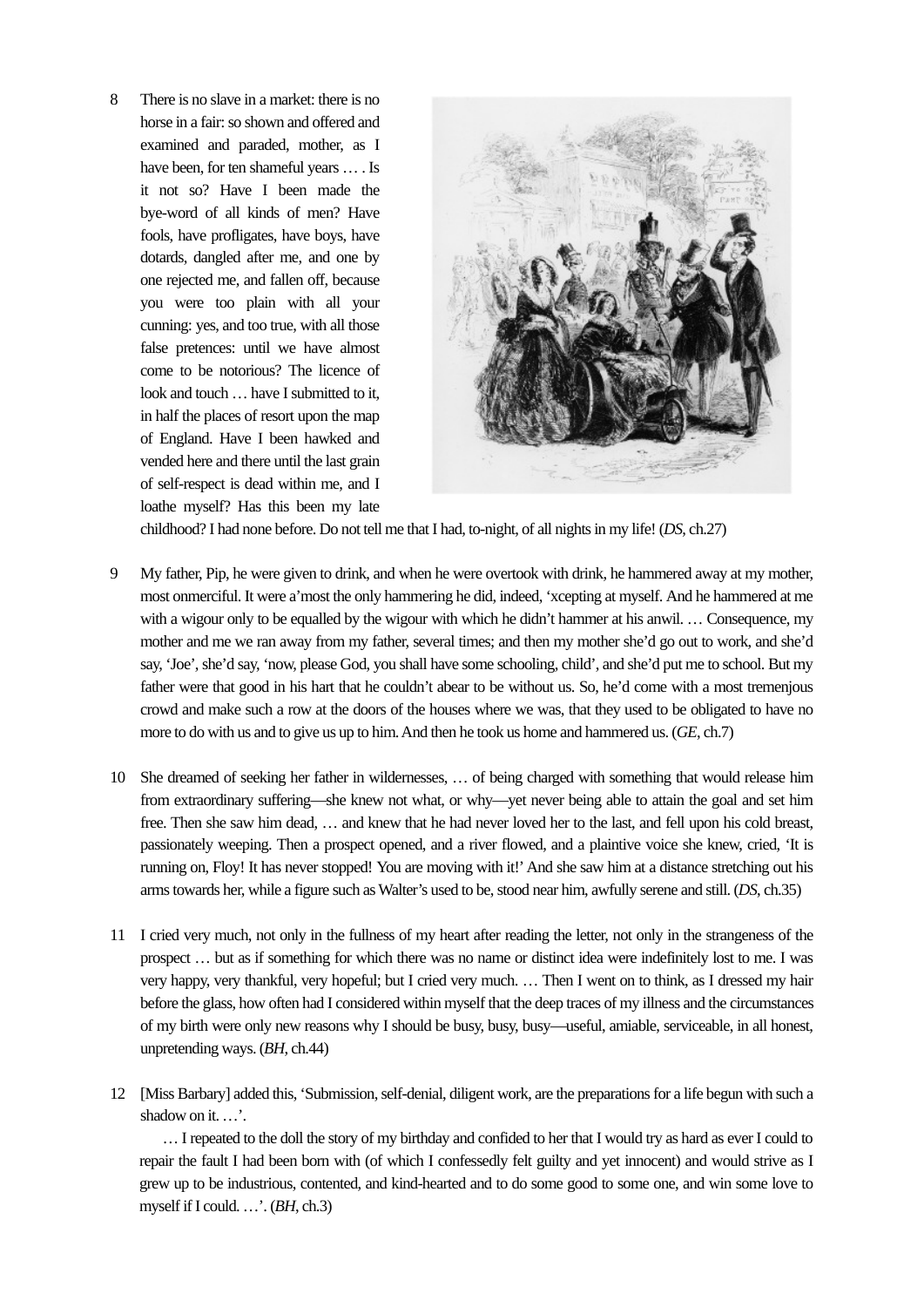13 I was not grieved for myself: I was quite contented and quite happy. Still, that Ada might be thinking—for me, though I had abandoned all such thoughts—of what once was, but was now all changed, seemed so easy to believe that I believed it.

What could I do to ... show her that I had no such feelings? Well! I could only be as brisk and busy as possible. and that I had tried to be all along. … So I went about the house humming all the tunes I knew, and I sat working and working in a desperate manner, and I talked and talked, morning, noon, and night. (*BH*, ch.50)

- 14 [Esther] has … from the first treated Ada as an idealized second self, as the girl she might have become if she had not been born 'different from other children' and 'set apart'. (Zwerdling 431)
- 15 And now, as I close my task, subduing my desire to linger yet, these faces fade away. But one face, shining on me like a Heavenly light by which I see all other objects, is above them and beyond them all. And that remains. …O Agnes, O my soul, so may thy face be by me when I close my life indeed; so may I, when realities are melting from me, like the shadows which I now dismiss, still find thee near me, pointing upward! (*DC*, ch.64)
- 16 If a heroine can not only improve a hero … but actually save him, … she ought to be feared as well as worshipped. The power of an angel to save implies, even while it denies, the eventuality of death. Agnes cannot invite the hero to join her in the sky without at the same time inviting him to die. It is an invitation that one inevitably wishes to refuse as well as to accept. In short, a heroine who presides over the moment of death can be seen in two rapidly different ways, both prayerful, but one a prayer of hope and the other of fear. (Welsh 182)
- 17 I could have loved him, and asked no return. If I had been his wife, I could have been the slave of his caprices for a word of love a year. I should have been. (*DC*, ch.56)
- 18 I'll tell you … what real love is. It is blind devotion, unquestioning self-humiliation, utter submission, trust and belief against yourself and against the whole world, giving up your whole heart and soul to the smiter—as I did! (*GE*, ch.29)
- 19 It was during her husband's first attack of delirium tremens, and after every available article of clothing and knick-knackery had been pawed or sold, that Mrs. Bloxham turned bread-winner; and from that time until now she has provided her husband with the means of indulging in his favourite recreation, beside nursing him through the fits of temporary insanity which that recreation has superinduced. He is at this time a pimply, bloated, watery eyed, tremulous-handed, dishonest, maudlin, odious drunkard. She is an active, winning, cheerful little body, who, to judge from her bearing in public, might never have known a care, and who still nourishes amid bitter secret tears her pride at having married a gentleman. (*AYR* [4 July 1868] 86)
- 20 The way of life led by ladies near the top of the social hierarchy, as reported in popular fiction and journalism, tinted the ambitions of women below them on the scale. (Altick 51)
- 21 Now, Mrs. Sparsit was not a poetical woman; but she took an idea in the nature of an allegorical fancy, into her head. Much watching of Louisa, and much consequent observation of her impenetrable demeanour, which keenly whetted and sharpened Mrs. Sparsit's edge, must have given her as it were a lift, in the way of inspiration. She erected in her mind a mighty Staircase, with a dark pit of shame and ruin at the bottom; and down those stairs, from day to day and hour to hour, she saw Louisa coming. (*HT*, bk.2, ch.10)
- 22 She was tall and bony, and almost always wore a coarse apron, fastened over her figure behind with two loops, and having a square impregnable bib in front, that was stuck full of pins and needles. She made it a powerful merit in herself, and a strong reproach against Joe, that she wore this apron so much. Though I really see no reason why she should have worn it at all: or why, if she did wear it at all, she should not have taken it off, every day of her life. (*GE*, ch.2)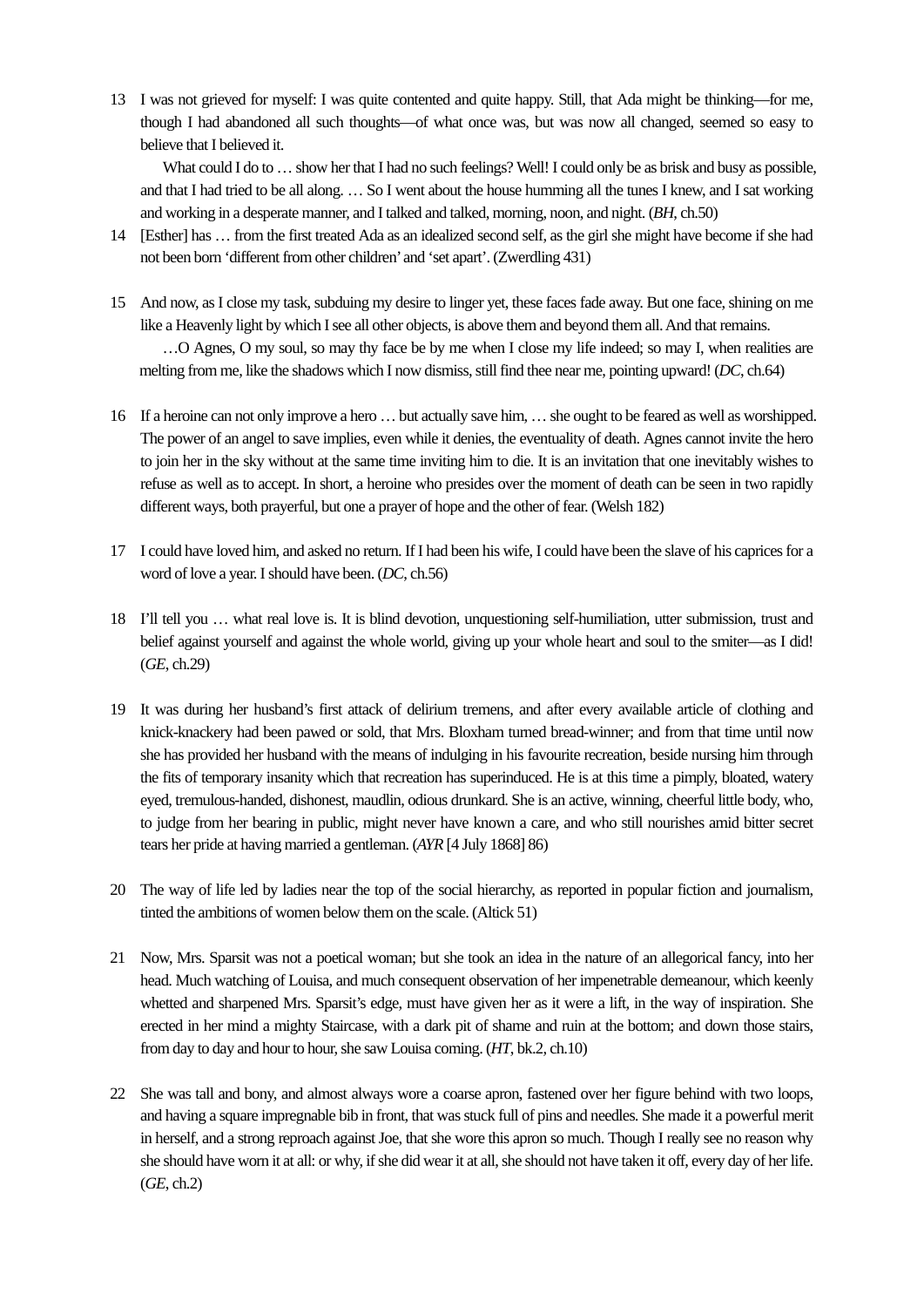- 23 Mrs. Joe made occasional trips with Uncle Pumblechook on market days, to assist him in buying such household stuffs and goods as required a woman's judgment. (*GE*, ch.7)
- 24 When I got acquainted with your sister, it were the talk how she was bringing you up by hand. Very kind of her too, all the folks said, and I said, along with all the folks. … [If] you could have been aware how small and flabby and mean you was, dear me, you'd have formed the most contemptible opinions of yourself! (*GE* 42)
- 25 When I last taught *David Copperfield*, Rosa monopolized the class's final discussions, for students felt duly haunted by a suspicion that Dickens, although the master of wrap-up endings, had far from mastered her. (Black 93)
- 26 All this time, [Mrs. Steerforth's] figure was unchanged, and looked unchangeable. Motionless, rigid, staring; moaning in the same dumb way from time to time, with the same helpless motion of the head; but giving no other sign of life. Miss Dartle suddenly kneeled down before it, and began to loosen the dress.

 'A curse upon you!'' she said, looking round at me, with a mingled expression of rage and grief. 'It was in an evil hour that you ever came here! A curse upon you! Go!'

 After passing out of the room, I hurried back to ring the bell, the sooner to alarm the servants. She had then taken the impassive figure in her arms, and, still upon her knees, was weeping over it, kissing it, calling to it, rocking it to and fro upon her bosom like a child, and trying every tender means to rouse the dormant senses. (*DC*, ch.56)

27 It is obvious that, having devoted herself from infancy to this one pursuit and study, Miss Brass could know but little of the world, otherwise than in connection with the law; and that from a lady gifted with such high tastes, proficiency in those gentler and softer arts in which women usually excel, was scarcely to be looked for. Miss Sally's accomplishments were all of a masculine and strictly legal kind. They began with the practice of an attorney and they ended with it. She was in a state of lawful innocence, so to speak. The law had been her nurse. And, as bandy-legs or such physical deformities in children are held to be the consequence of bad nursing, so, if in a mind so beautiful any moral twist or handiness could be found, Miss Sally Brass's nurse was alone to blame. (*OCS*, ch.36)

## Works Cited

Altick, Richard D. *Victorian People and Ideas: A Companion for the Modern Reader of Victorian Literature*. New York: Norton, 1973.

Black, Barbara. 'A Sisterhood of Rage and Beauty: Dickens's Rosa Dartle, Miss Wade, and Madame Defarge'. *Dickens Studies Annual* 26 (1991): 91-106.

Dickens, Charles. *Bleak House*. 1852-53; Harmondsworth: Penguin, 1985.

- --. *David Copperfield*. 1849-50; Harmondsworth: Penguin, 1985.
- --. *Dombey and Son*. 1844-46; Harmondsworth: Penguin, 1988.
- --. *Great Expectations*. 1860-61; New York: Norton, 1999.
- --. *Hard Times*. 1854; New York: Norton, 1990.
- --. *Little Dorrit*. 1857; Harmondsworth: Penguin, 1985.
- --. *The Old Curiosity Shop*. 1840-41; Harmondsworth: Penguin, 1985.
- --. *Our Mutual Friend*. 1864-65; Harmondsworth: Penguin, 1985.
- --. ed. *All the Year Round*. (4 July 1868).
- --. *A Tale of Two Cities*. 1859: Harmondsworth: Penguin, 1985.

Grubb, Gerald. 'Dickens' Marchioness Identified'. *Modern Language Notes* 68 (1953): 162-65.

Shanley, Mary Lyndon*. Feminism, Marriage, and the Law in Victorian England, 1850-1895*. Princeton: Princeton UP, 1989.

Welsh, Alexander. *The City of Dickens*. 1971; Cambridge, Mass.: Harvard UP, 1999.